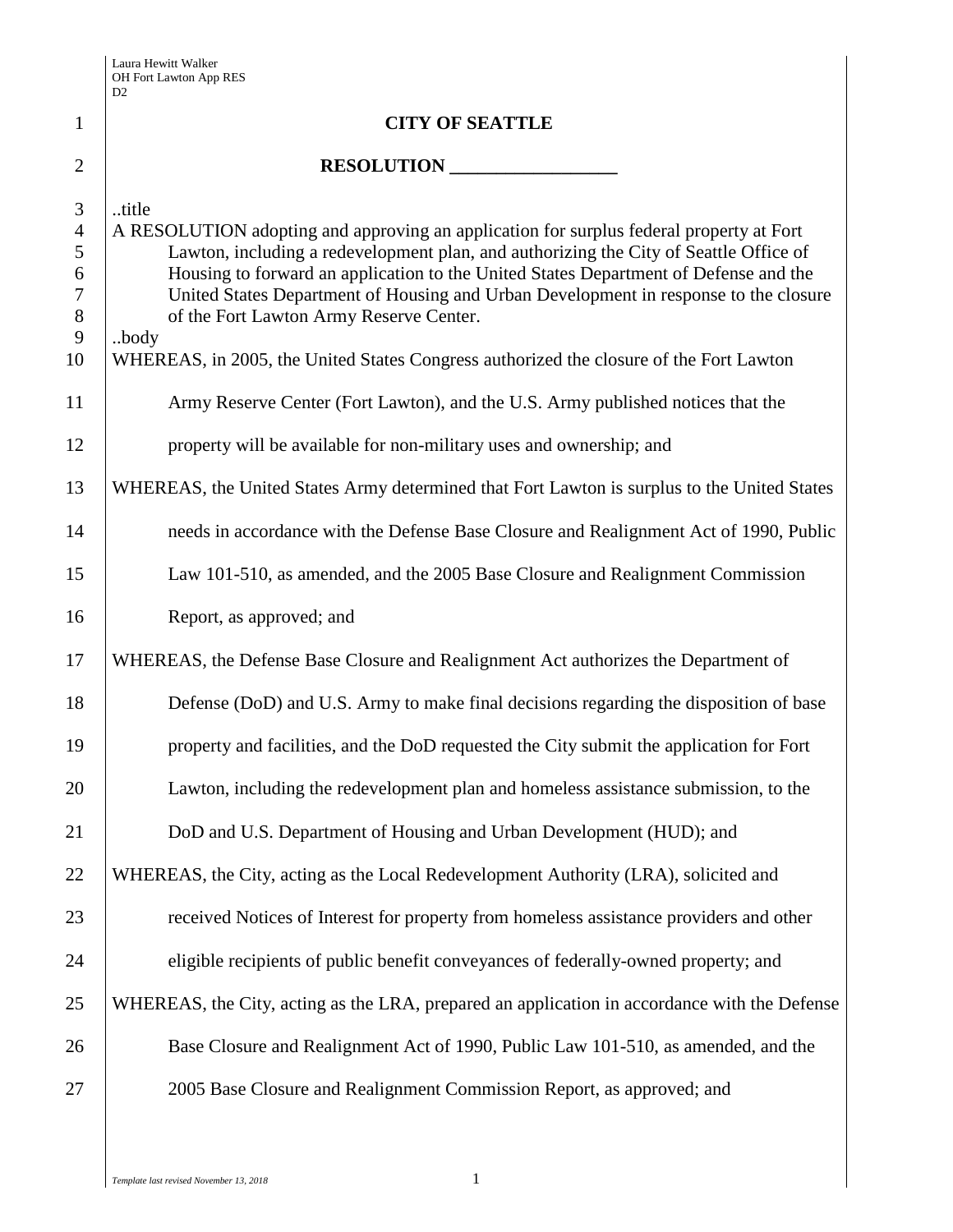Laura Hewitt Walker OH Fort Lawton App RES D2

| $\mathbf{1}$   | WHEREAS, the application prepared by the City (2008 Plan), which included a redevelopment   |
|----------------|---------------------------------------------------------------------------------------------|
| $\overline{2}$ | plan providing for mixed-income housing and parks space, was approved by City Council       |
| 3              | in 2008, and in 2010 HUD determined the application complies with the Base Closure          |
| $\overline{4}$ | Community Redevelopment and Homeless Assistance Act of 1994, 10 U.S.C. §2687                |
| 5              | note, as amended, and its implementing regulations found at 24 CFR Part 586; and            |
| 6              | WHEREAS, opponents of the 2008 Plan sued the City, and in 2010, the Court of Appeals upheld |
| 7              | a Superior Court decision on the lawsuit, which argued that the State Environmental         |
| 8              | Policy Act (SEPA) was required prior to City Council adoption of redevelopment plan         |
| 9              | legislation; and                                                                            |
| 10             | WHEREAS, implementation of the 2008 Plan was also stalled by the Great Recession, which     |
| 11             | diminished its financial viability, the market-rate housing component in particular; and    |
| 12             | WHEREAS, in 2013, the City began working with the U.S. Army to plan for interim uses and in |
| 13             | 2017 entered into a five-year lease of Fort Lawton; and                                     |
| 14             | WHEREAS, in 2017, public outreach and comment for a modified redevelopment proposal for     |
| 15             | Fort Lawton began, and in 2018, the City published the Fort Lawton Final Environmental      |
| 16             | Impact Statement (FEIS) that analyzes probable adverse environmental impacts                |
| 17             | associated with the modified plan; and                                                      |
| 18             | WHEREAS, the Hearing Examiner decided in favor of the City on an appeal of the adequacy of  |
| 19             | the FEIS; and                                                                               |
| 20             | WHEREAS, the final Fort Lawton Redevelopment Plan and Homeless Assistance Submission        |
| 21             | reflects years of collaboration between the City and its partners, Catholic Housing         |
| 22             | Services of Western Washington, United Indians of All Tribes Foundation, and Habitat        |
|                |                                                                                             |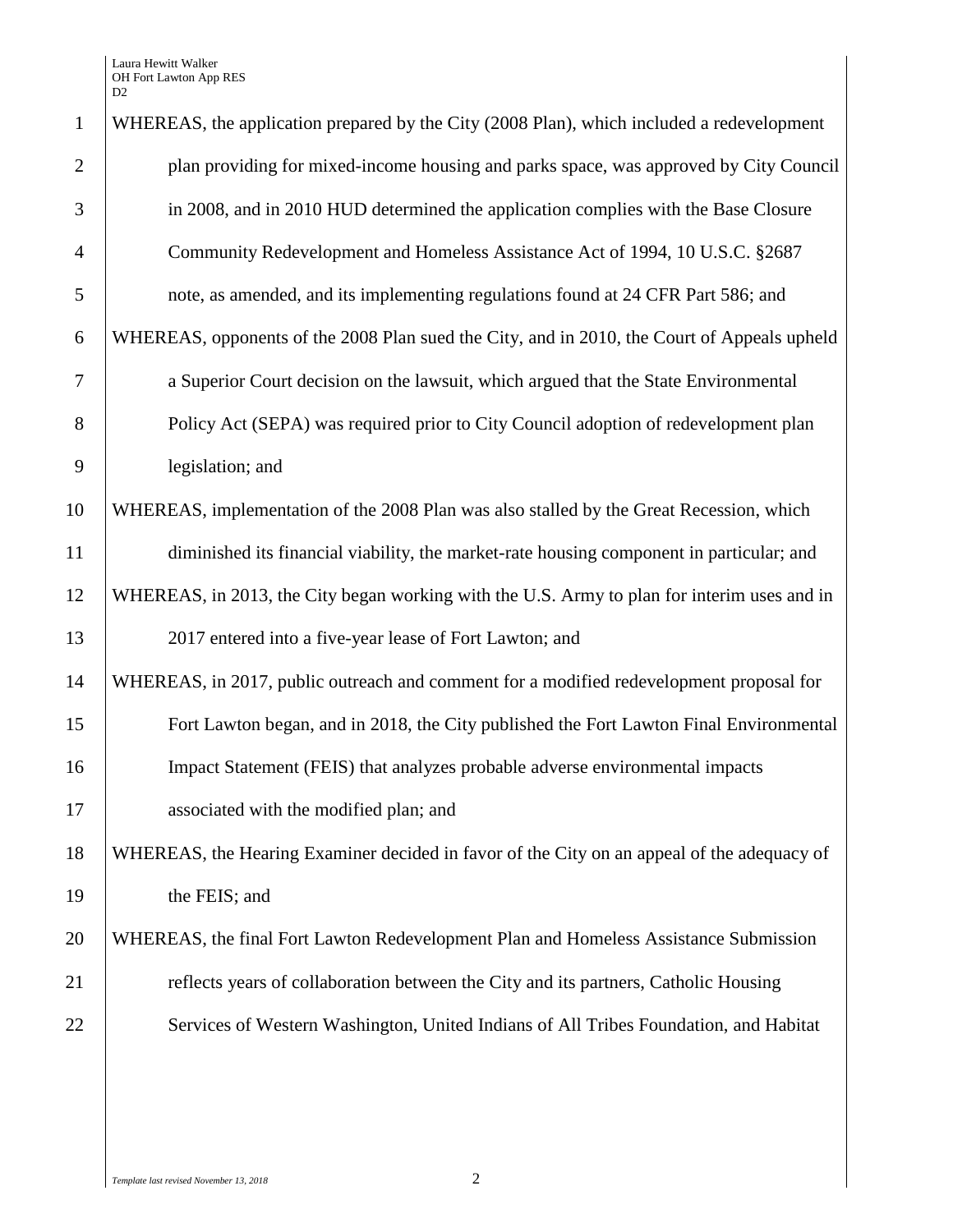Laura Hewitt Walker OH Fort Lawton App RES D<sub>2</sub>

 for Humanity of Seattle/King County, and involved substantial public outreach and comment; and

 WHEREAS, the Fort Lawton Redevelopment Plan balances Seattle's critical need for affordable housing for households with low incomes and permanent housing for persons experiencing homelessness with the climate and livability benefits of parks and open space, by providing 85 units of supportive housing for seniors, up to 100 affordable rental housing units for households with incomes up to 60 percent of area median income, up to 52 affordable homes for purchase by families with incomes up to 80 percent of area median income, and increased parks and recreation space adjacent to Seattle's 534-acre 10 Discovery Park; and WHEREAS, the Fort Lawton Homeless Assistance Submission includes information about 12 homelessness in Seattle; notices of interest proposing assistance to persons and families experiencing homelessness; a legally binding agreement for Fort Lawton property to be used to provide homeless housing; an assessment of the balance with economic and other development needs; a description of outreach taken by the City, including a list of the

 representatives of people experiencing homelessness who were contacted during the 17 outreach process; and an overview of the citizen participation process, including

18 comments received from at least one public hearing held before submitting the LRA

19 application to HUD; and

 WHEREAS, the City will continue to work with Metro to make transit service improvements in **the Fort Lawton/Magnolia neighborhood; and** 

 WHEREAS, on February 4, 2019, Mayor Jenny Durkan announced that she will transmit the **Figure 23** redevelopment plan for Fort Lawton to City Council, stating that "As we continue to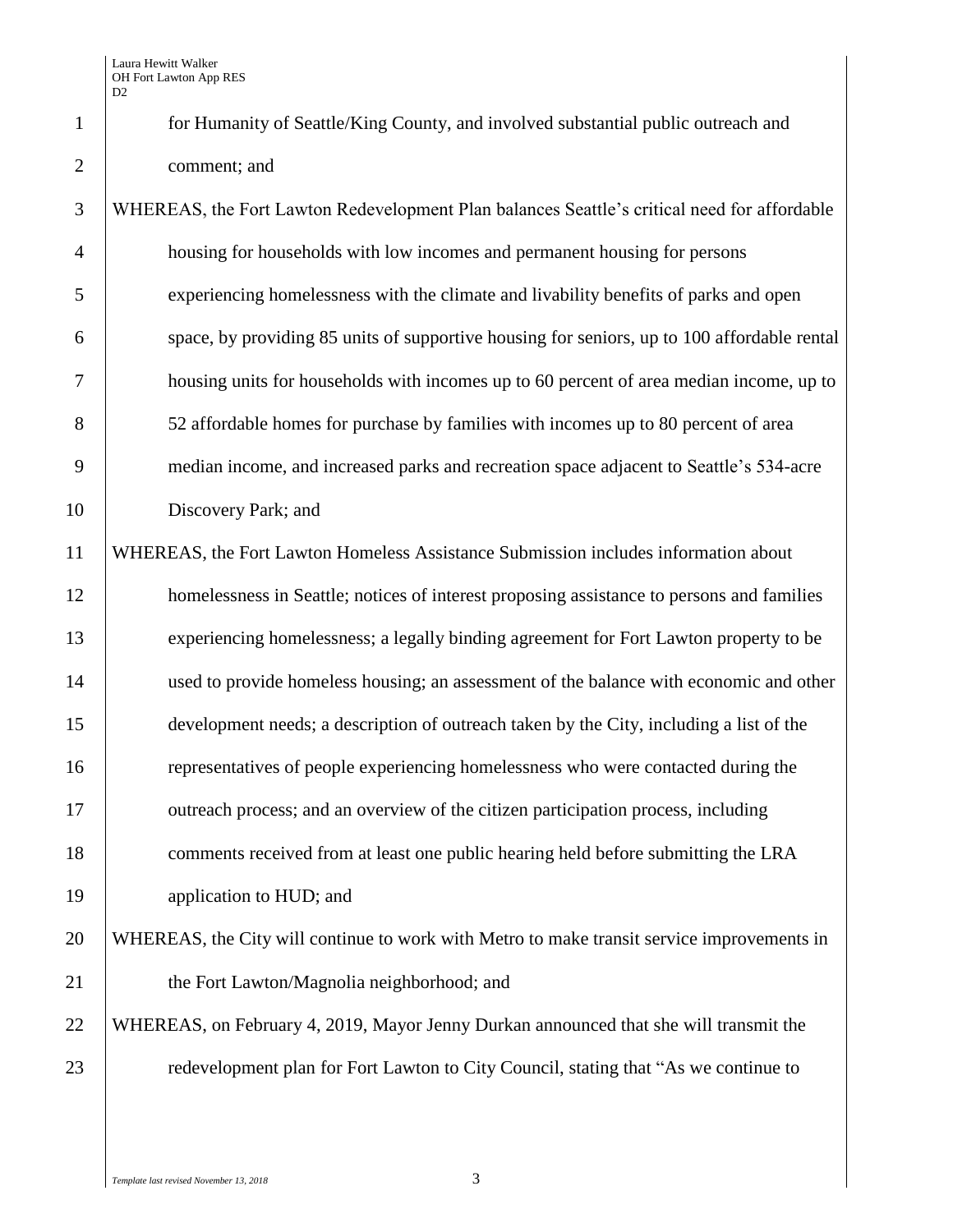Laura Hewitt Walker OH Fort Lawton App RES D2

| $\mathbf{1}$   | address Seattle's housing and affordability crisis, this plan builds on our commitment to    |
|----------------|----------------------------------------------------------------------------------------------|
| $\overline{2}$ | drive the development of hundreds of more affordable homes while ensuring that our           |
| 3              | neighborhoods can be vibrant, livable spaces for this generation and the next;" and          |
|                |                                                                                              |
| $\overline{4}$ | WHEREAS, consistent with the City's commitment to further fair housing, the Fort Lawton      |
| 5              | Redevelopment Plan will provide affordable housing in Magnolia and will require robust,      |
| 6              | effective affirmative marketing to increase housing choices for protected classes in this    |
| $\tau$         | high-opportunity neighborhood; and                                                           |
| 8              | WHEREAS, the City Council has reviewed the Fort Lawton Redevelopment Plan and Homeless       |
| 9              | Assistance Submission and held a Public Hearing to receive public comment; NOW,              |
| 10             | THEREFORE,                                                                                   |
| 11             | BE IT RESOLVED BY THE CITY COUNCIL OF THE CITY OF SEATTLE, THE                               |
| 12             | <b>MAYOR CONCURRING, THAT:</b>                                                               |
| 13             | Section 1. The City of Seattle's Fort Lawton Redevelopment Plan, which includes the          |
| 14             | Homeless Assistance Submission, attached to this resolution as Attachment 1 and incorporated |
| 15             | by reference, is adopted and approved.                                                       |
| 16             | Section 2. The City of Seattle's Director of Housing is authorized to forward an             |
| 17             | application to the United States Department of Defense and United States Department of       |
| 18             | Housing and Urban Development for conveyance of Fort Lawton to The City of Seattle and       |
| 19             | partner agencies pursuant to 24 CFR Part 586 and 32 CFR Part 176.                            |
|                |                                                                                              |
|                |                                                                                              |
|                |                                                                                              |
|                |                                                                                              |
|                |                                                                                              |
|                |                                                                                              |
|                |                                                                                              |